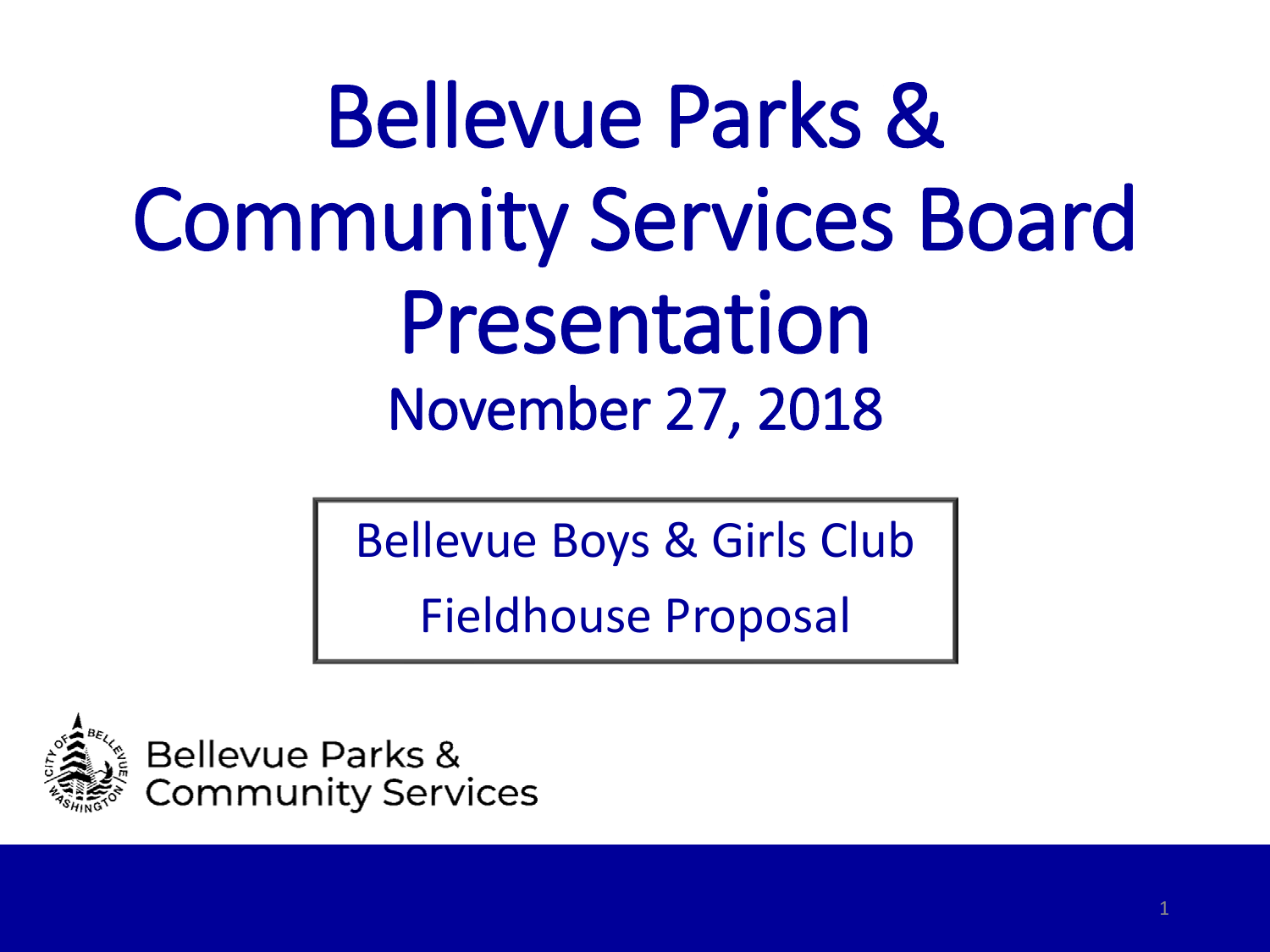# Council Direction

- **In October, Council directed Board to recommend a process to review the proposal**
- **Process will consider:**
	- **Need, Public benefit, Site identification**
- **Board recommendation on process to be submitted to Council**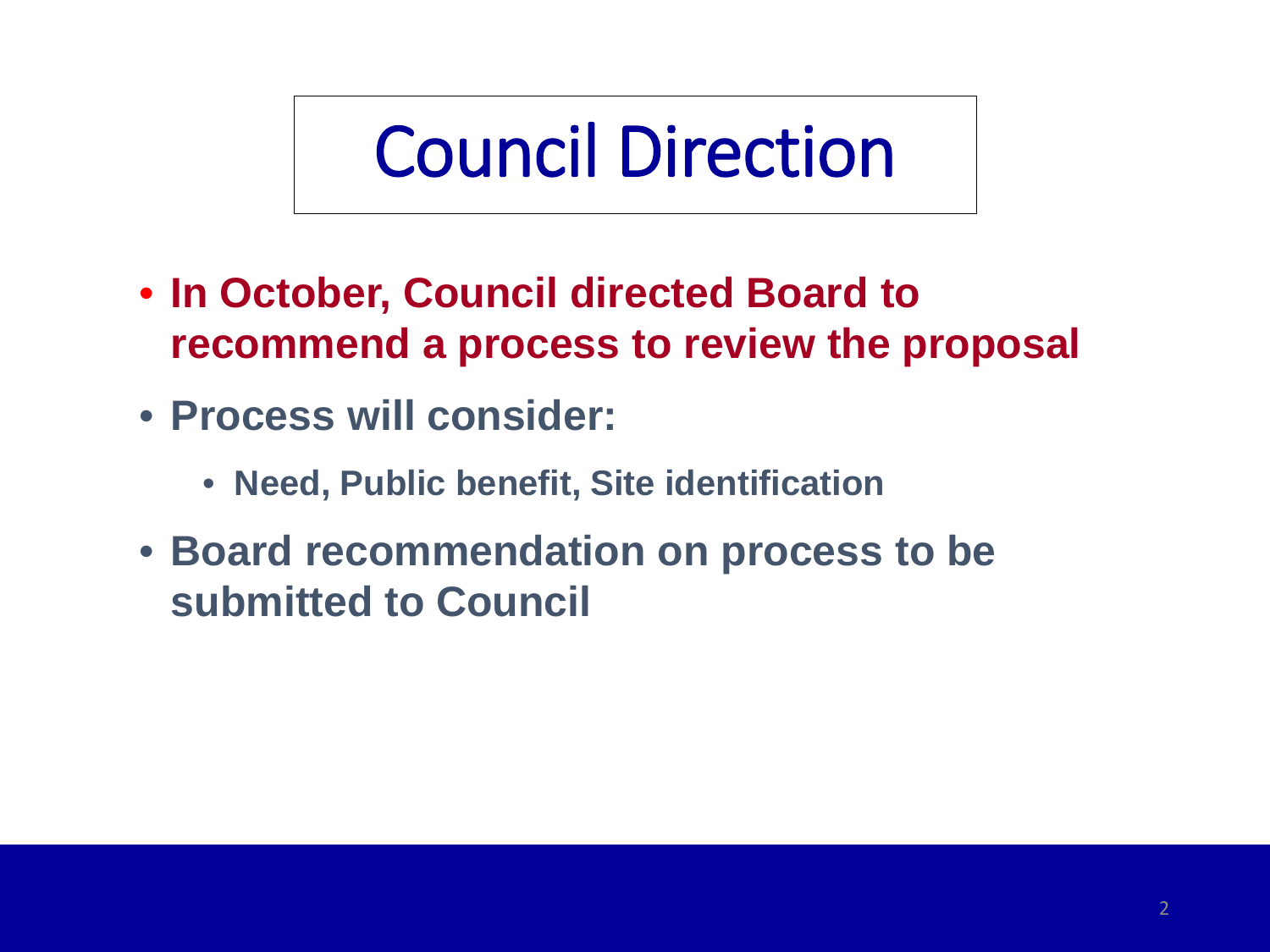#### Fieldhouse Timeline to Date

- **BGCB introduces idea to COB** 
	- **May 2017**
- **Initial Review & Due Diligence**
	- **June/July 2017:** Initial site & facility concepts discussed
	- **August 2017:** Discussion initiated with COB program staff to identify potential uses and public benefit
	- **November 2017-June 2018**: Joint Program staffs discuss program gaps, opportunities, alignment of interests and public benefit
- **Introduce concept to neighborhood**
	- **August 2018:** WCA Newsletter with fieldhouse article sent to 900 households.
	- **Sept 2018:** WCA Annual picnic
	- **August 2018–Present:** Correspondence received
- **Concept described to Park Board and City Council**
	- **October 2018:** City Council and Park Board presentations
	- **November 2018:** Discuss process with Park Board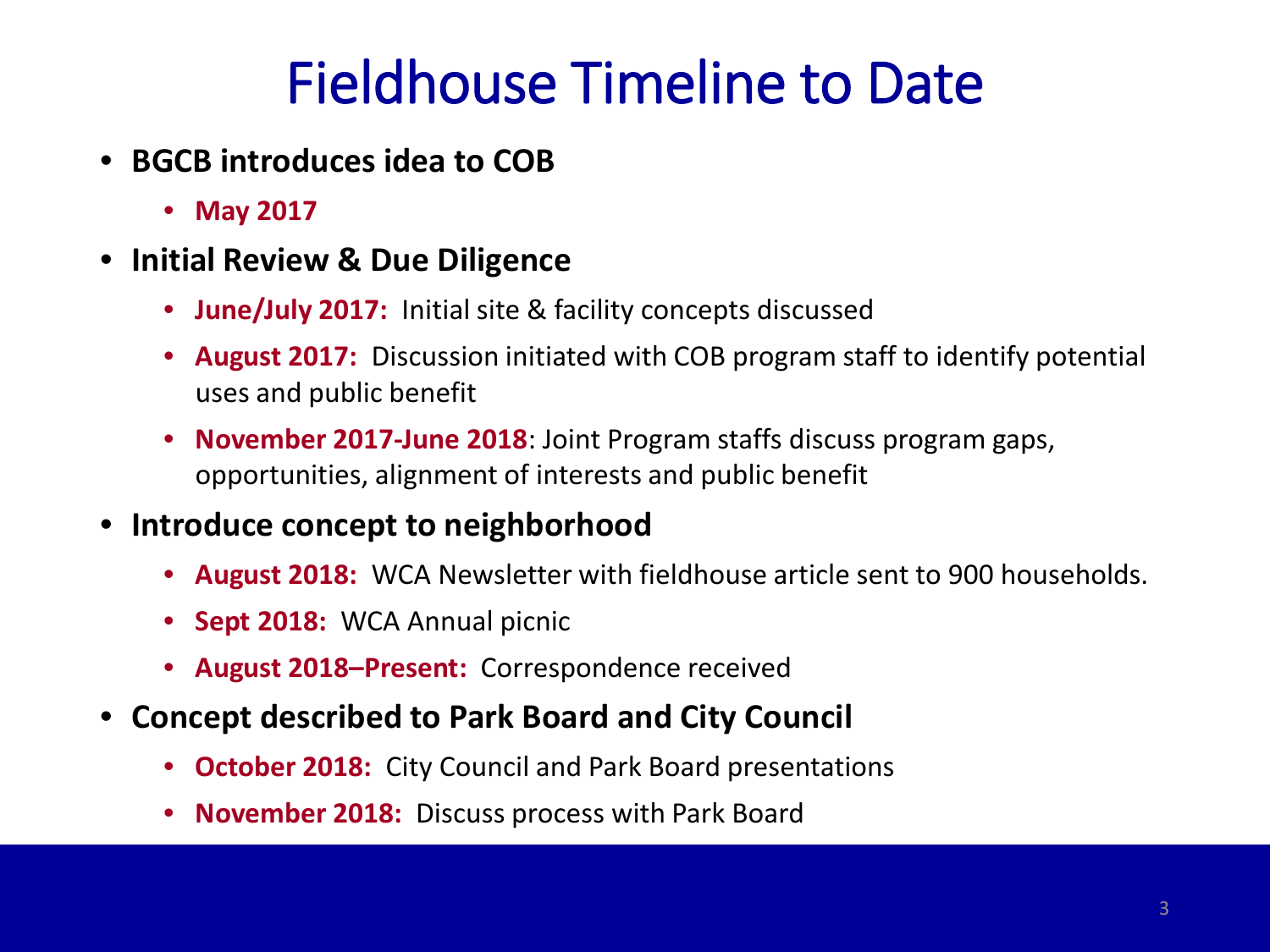### Fieldhouse Timeline to Date

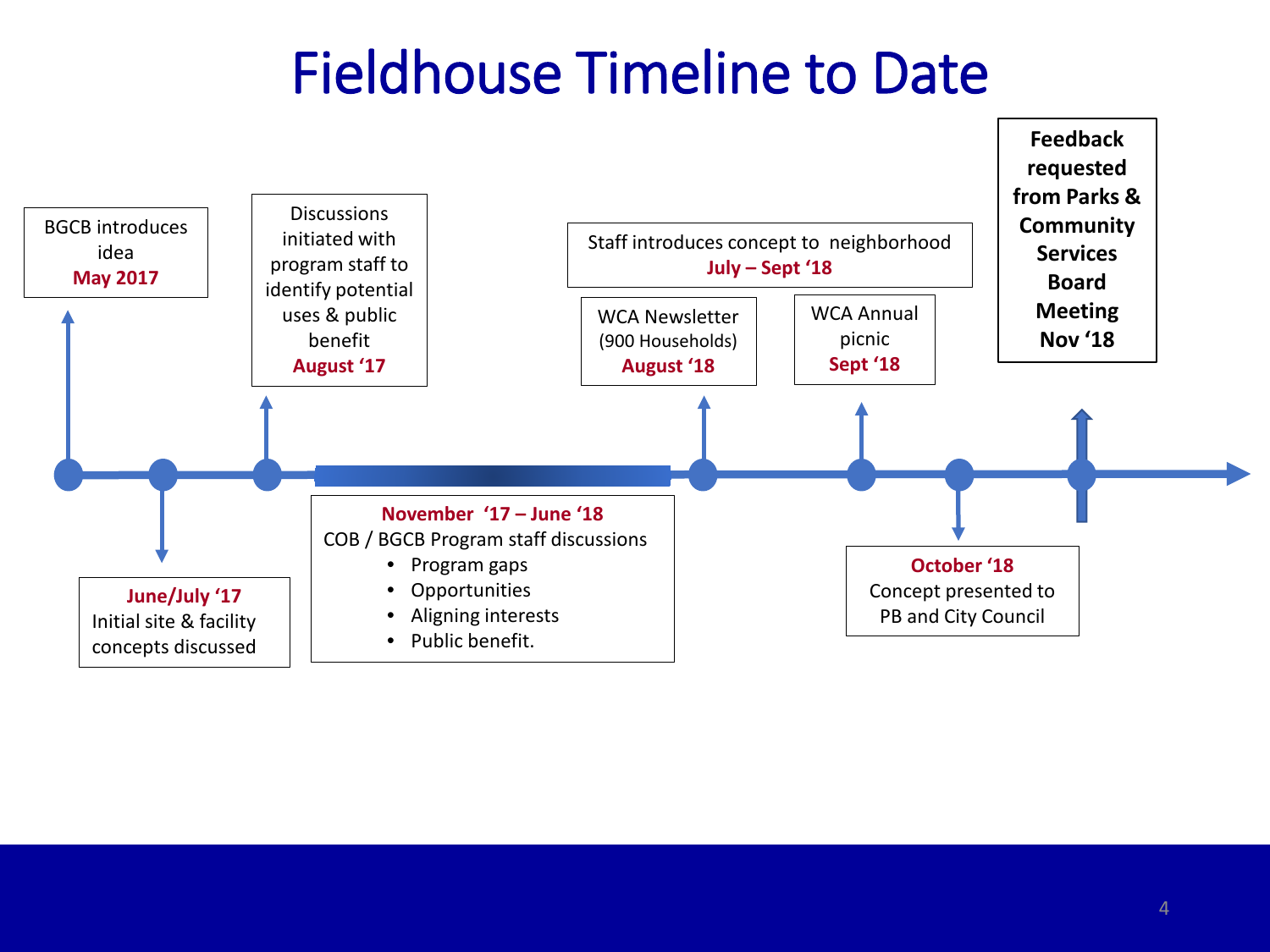#### Proposed Process Map

| <b>Orientation &amp;</b><br><b>Process Map</b>                                                                                          | ٠                                                                                                              |                                                                                | <b>Community Need</b> | <b>Public Benefit</b>                                                                                      | ٠                                                                               |                                                                                                                                 | <b>Site Identification</b> |                                                                                                                             |
|-----------------------------------------------------------------------------------------------------------------------------------------|----------------------------------------------------------------------------------------------------------------|--------------------------------------------------------------------------------|-----------------------|------------------------------------------------------------------------------------------------------------|---------------------------------------------------------------------------------|---------------------------------------------------------------------------------------------------------------------------------|----------------------------|-----------------------------------------------------------------------------------------------------------------------------|
| · Background<br>٠<br>$\blacksquare$<br>٠<br>· BGCB Proposal<br>٠<br>٠<br>• Work to date<br>٠<br>• Draft Process Map<br>٠<br>٠<br>٠<br>٠ |                                                                                                                | • Community Need<br><b>BGCB</b><br>$\circ$<br><b>Bellevue Parks</b><br>$\circ$ |                       | • Programming plan<br>÷<br>÷<br>· Partnership structure<br>÷<br>$\blacksquare$<br>$\blacksquare$<br>٠<br>٠ |                                                                                 | · Review site analysis<br>completed to date<br>• Additional<br>parameters/sites?<br>· Possible site visits<br>· Impact analysis |                            |                                                                                                                             |
| <b>Public Engagement</b><br>• Wilburton picnic &<br>newsletter<br>· City Council: Oct<br>· Park Board: Oct/Nov<br>• Public comments     | ÷<br>٠<br>$\blacksquare$<br>٠<br>٠<br>٠<br>٠<br>٠<br>٠<br>٠                                                    | <b>Public Engagement</b><br>· Public comments                                  | • Park Board meetings |                                                                                                            | ٠<br>$\blacksquare$<br>٠                                                        | <b>Public Engagement</b><br>· Neighborhood Outreach<br>• Park Board meetings<br>· Public comments                               |                            |                                                                                                                             |
|                                                                                                                                         | <b>Decision Point</b><br>• Park Board process<br>recommendation to<br>City Council<br>• City Council direction |                                                                                |                       |                                                                                                            | <b>Decision Point</b><br>• Park Board: Is there<br>need and benefit?<br>$\circ$ | If yes, proceed to<br>site analysis<br>If no, report back                                                                       |                            | <b>Decision Point</b><br>• Park Board<br>recommendation to<br>City Council on<br>need, public benefit<br>and preferred site |